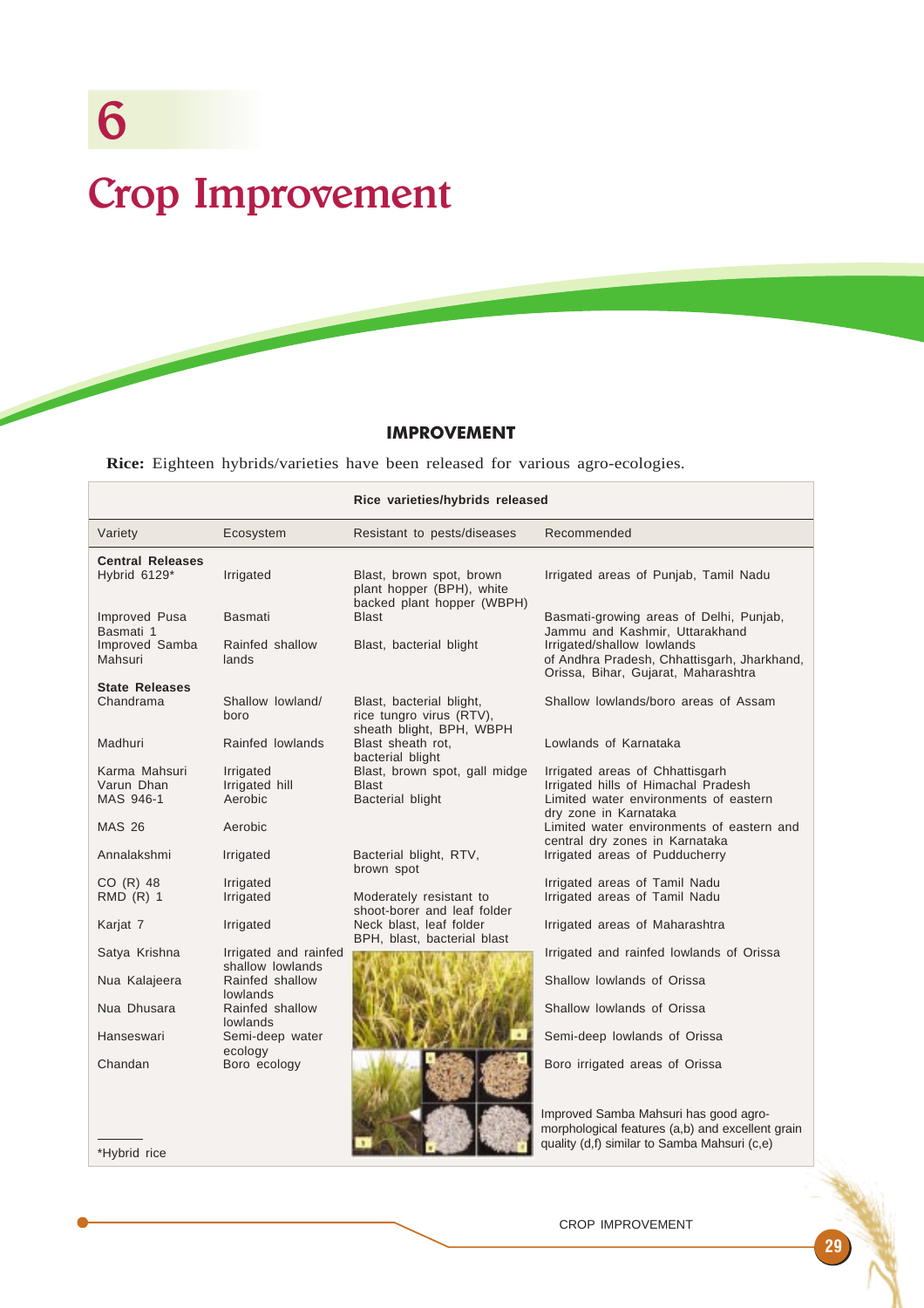|  |  |  |  |  |  |  |  |  | <b>Wheat:</b> Seven varieties of wheat have been released and notified. |
|--|--|--|--|--|--|--|--|--|-------------------------------------------------------------------------|
|--|--|--|--|--|--|--|--|--|-------------------------------------------------------------------------|

| Wheat varieties released |                                                                                                                                                                                                                        |                                                                    |                                                                                                                                                                                                                                                                                                                                          |  |
|--------------------------|------------------------------------------------------------------------------------------------------------------------------------------------------------------------------------------------------------------------|--------------------------------------------------------------------|------------------------------------------------------------------------------------------------------------------------------------------------------------------------------------------------------------------------------------------------------------------------------------------------------------------------------------------|--|
| Variety                  | Area of adaptation                                                                                                                                                                                                     | Production conditions                                              | <b>Remarks</b>                                                                                                                                                                                                                                                                                                                           |  |
|                          |                                                                                                                                                                                                                        | <b>Bread Wheat</b>                                                 |                                                                                                                                                                                                                                                                                                                                          |  |
| <b>VL 892</b>            | Hills of Himachal Pradesh and<br>Uttarakhand                                                                                                                                                                           | Late sown, medium<br>fertility restricted<br>irrigation conditions | Yielded more than check varieties                                                                                                                                                                                                                                                                                                        |  |
|                          | HPW 251 Hills of Himachal Pradesh and<br>Uttarakhand                                                                                                                                                                   | Early sown, low<br>fertility rainfed<br>conditions                 | Gave high yield over check varieties. In addition to<br>being resistant to brown rust, it showed better<br>resistance than checks against yellow rust. It also<br>showed high degree of resistance to Karnal Bunt<br>and immunity against flag smut                                                                                      |  |
|                          | PBW 550 Punjab, Haryana, west Uttar Pradesh<br>(except Jhansi division), Delhi,<br>Rajasthan (excluding Kota and<br>Udaipur divisions), Tarai of<br>Uttarakhand, Paonta Valley and Una<br>district of Himachal Pradesh | Timely sown, high<br>fertility irrigated<br>conditions             | Possessed higher degree of resistance to yellow<br>and brown rusts and flag smut in comparison to<br>checks. And found resistant to 78S84 race of yellow<br>rust to which PBW 343 has now become susceptible                                                                                                                             |  |
|                          | WH 1021 Punjab, Haryana, west Uttar Pradesh,<br>Delhi, Rajasthan, (excluding Kota and<br>Udaipur divisions), Tarai of conditions<br>Uttarakhand, Paonta Valley and Una<br>district of Himachal Pradesh                 | Late sown, medium<br>fertility irrigated                           | Yielded higher than UP 2425, PBW 373 and Raj<br>3765. It has more protein content, higher loaf volume<br>(12.21%), (572cc) and much better bread-making<br>quality. Besides better nutritional quality, showed<br>high degree of resistance to yellow rust, brown rust<br>and flag smut                                                  |  |
| HI 1544                  | Madhya Pradesh, Rajasthan (Kota<br>and Udaipur divisions) and Gujarat                                                                                                                                                  | Timely sown, high<br>fertility irrigated<br>conditions             | Yielded higher than Lok 1. It showed resistance to<br>leaf and stem rusts                                                                                                                                                                                                                                                                |  |
|                          | HD 2932 Madhya Pradesh, Chhattisgarh,<br>Rajasthan (Kota and Udaipur<br>divisions), Gujarat, Maharashtra and<br>Karnataka                                                                                              | Late sown, medium<br>fertility irrigated<br>conditions             | It out-yielded all check varieties in the central parts<br>of the country. It exhibited high magnitude of adult<br>plant resistance to leaf and stem rusts. It is an<br>early-maturing variety with acceptable grain quality                                                                                                             |  |
|                          | HI 8663(d) Maharashtra and Karnataka                                                                                                                                                                                   | Timely sown, high<br>fertility irrigated<br>conditions             | It exhibited high beta-carotene content, high protein<br>content, high sedimentation value (35ml), and high<br>contents of iron, manganese, copper and zinc to<br>make it a very good durum wheat. It showed<br>desirable pasta cooking quality. It maintained high<br>degree of field resistance to leaf and stem rusts<br>and foot rot |  |

|                  | Wheat varieties identified                                                                                                                                                                                                                                                                                                      |                                                                                                                                     |  |  |  |
|------------------|---------------------------------------------------------------------------------------------------------------------------------------------------------------------------------------------------------------------------------------------------------------------------------------------------------------------------------|-------------------------------------------------------------------------------------------------------------------------------------|--|--|--|
| Variety          | Area of adoption                                                                                                                                                                                                                                                                                                                | Salient features                                                                                                                    |  |  |  |
| <b>HS 490</b>    | North Hills Zone (Hills of Jammu and Kashmir except Jammu<br>and Kathua districts), Himachal Pradesh (except Paonta Valley<br>and Una district), Uttarakhand (excluding Tarai region), Sikkim<br>and hills of West Bengal and north-eastern states. Late sown,<br>restricted irrigation                                         | Good biscuit quality                                                                                                                |  |  |  |
| <b>PBW 590</b>   | North Western Plains Zone (Punjab, Haryana, Delhi, Rajasthan<br>(except Kota and Udaipur divisions), west Uttar Pradesh (except<br>Jhansi division), Jammu and Kathua districts of Jammu and<br>Kashmir, Paonta Valley and Una district of Himachal Pradesh<br>and Tarai region of Uttarakhand. Late sown, irrigated conditions | Tolerance to terminal heat stress and good<br>bread quality                                                                         |  |  |  |
| <b>CBW 38</b>    | North Eastern Plains Zone (East Uttar Pradesh, Bihar,<br>Jharkhand, West Bengal (excluding hills), Orissa, Assam and<br>plains of north-eastern states. Timely sown, irrigated conditions                                                                                                                                       | Resistance to leaf blight and leaf rust, high<br>sedimentation value (58cc), bread quality and<br>grain nutritional characteristics |  |  |  |
| <b>RAJ 4120</b>  | North Eastern Plains Zone. Timely sown, irrigated conditions                                                                                                                                                                                                                                                                    | Resistant to Ug99, superiority in leaf rust<br>resistance and good chapati quality                                                  |  |  |  |
| MP 1203          | Central Zone (Madhya Pradesh, Chhattisgarh, Gujarat, Kota<br>and Udaipur division of Rajasthan and Jhansi division of Uttar<br>Pradesh). Late sown, irrigated conditions                                                                                                                                                        | High protein (13%) and extraction rate (70%),<br>good bread quality and grain appearance                                            |  |  |  |
| <b>UAS 415</b>   | Plains Zone (Maharashtra, Karnataka, Andhra Pradesh, Goa<br>and plains of Tamil Nadu). Timely sown, irrigated conditions                                                                                                                                                                                                        | Durum for superior pasta quality                                                                                                    |  |  |  |
| <b>PBW 596</b>   | Plains Zone, Timely sown, irrigated conditions                                                                                                                                                                                                                                                                                  | Goof for limited irrigations                                                                                                        |  |  |  |
| <b>MACS 2971</b> | Plains Zone, Timely sown, irrigated conditions                                                                                                                                                                                                                                                                                  | Dicoccum variety                                                                                                                    |  |  |  |
| RD 2715          | Central Zone, Timely sown, irrigated conditions                                                                                                                                                                                                                                                                                 | Dual-purpose variety for green fodder and<br>grains                                                                                 |  |  |  |

**Allen Company**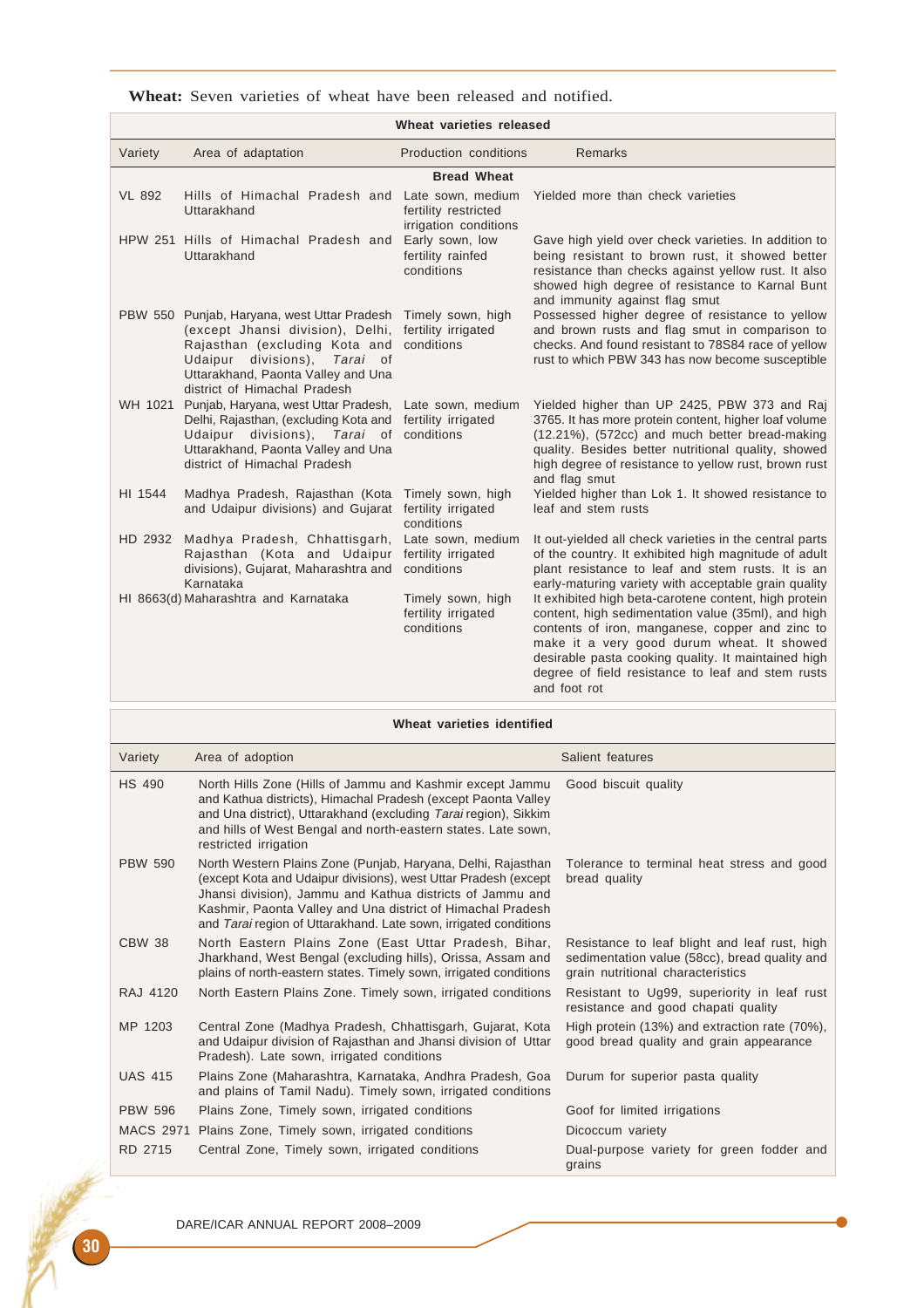*Registration of genetic stocks*. Ten new genetic stocks of wheat have been registered by the Plant Germplasm Registration Committee.

| Wheat genetic stocks registered                                                                                                             |                                                                                                                                                                                                                |                                                                                                                                |                                                                                                                                                                          |                                                                                                                                                                                                                                                                                                     |
|---------------------------------------------------------------------------------------------------------------------------------------------|----------------------------------------------------------------------------------------------------------------------------------------------------------------------------------------------------------------|--------------------------------------------------------------------------------------------------------------------------------|--------------------------------------------------------------------------------------------------------------------------------------------------------------------------|-----------------------------------------------------------------------------------------------------------------------------------------------------------------------------------------------------------------------------------------------------------------------------------------------------|
| Name                                                                                                                                        | Reg. No.                                                                                                                                                                                                       | I.D. No.                                                                                                                       | Developed by                                                                                                                                                             | Traits(s)                                                                                                                                                                                                                                                                                           |
| <b>FLW 28</b><br><b>FLW 29</b><br><b>FLW 30</b><br>GW 2002 18<br>GW 2002 51<br><b>HS 424</b><br><b>HS 431</b><br>LBRL 4<br>LBRL 6<br>LBRL 1 | <b>INGR 08001</b><br><b>INGR 08002</b><br><b>INGR 08003</b><br><b>INGR 08004</b><br><b>INGR 08005</b><br><b>INGR 08006</b><br><b>INGR 08007</b><br><b>INGR 08056</b><br><b>INGR 08057</b><br><b>INGR 08058</b> | IC 553913<br>IC 553914<br>IC 553915<br>IC 553917<br>IC 553919<br>IC 557719<br>IC 557720<br>IC 549912<br>IC 549913<br>IC 549914 | DWR, Shimla<br>DWR. Shimla<br>DWR. Shimla<br>WRS, SDAU, Gujarat<br>WRS, SDAU, Gujarat<br>IARI. RS Shimla<br>IARI, RS Shimla<br>DWR. Karnal<br>DWR. Karnal<br>DWR. Karnal | Resistant to brown and yellow rusts<br>Resistant to all rusts<br>Resistant to all rusts<br>High tillering<br>High grain weight in durum wheat<br>Resistant to leaf and stem rusts<br>Resistant to leaf and stem rusts<br>Leaf blight resistance<br>Leaf blight resistance<br>Leaf blight resistance |

To mitigate the threat posed by the stem rust virulence Ug99, 318 wheat varieties were screened at its hot spot Njoro (Kenya). The screening revealed that 78 genotypes were resistant to Ug 99. Four wheat varieties HD 2781, DL 153-2, NI 5439 and HI 8498(d) have been reconfirmed for their resistance to Ug 99.

**Barley:** Dual-purpose barley RD 2715 has been identified for release in Madhya Pradesh, Chhattisgarh, Gujarat, Kota and Udaipur division of Rajasthan and Jhansi division of Uttar Pradesh for timely sown, irrigated conditions. This showed resistance to yellow rust.

**Maize:** Five hybrids, four composites and two quality protein maize (QPM) hybrids have been released for different agro-ecological zones of the country.

**Sorghum:** A new multicut forage sorghum hybrid CSH 24MF (UTMCH 1302) has been identified for release in all forage zones of India. It has lower HCN content (90-100 ppm), and is resistant to anthracnose, zonate leaf spot and grey leaf spot, and is tolerant to stem borer and shootfly.

Dual-purpose hybrid sorghum CSH 25 has been identified for cultivation in *kharif* in Maharashtra,

| Maize hybrids/composites released                               |                                                                                                                                                     |                                                                                                                          |  |  |
|-----------------------------------------------------------------|-----------------------------------------------------------------------------------------------------------------------------------------------------|--------------------------------------------------------------------------------------------------------------------------|--|--|
| Hybrids/<br>composites                                          | Area of adaptation                                                                                                                                  | Characterization                                                                                                         |  |  |
| <b>Hybrids</b>                                                  |                                                                                                                                                     |                                                                                                                          |  |  |
| PMH <sub>3</sub>                                                | Delhi, Punjab, Haryana and western<br>Uttar Pradesh                                                                                                 | Late-maturing, orange flint grains, single-cross hybrid                                                                  |  |  |
| HM 10                                                           | Delhi, Punjab, Haryana, western Uttar<br>Pradesh, Rajasthan, Madhya Pradesh,<br>Gujarat, Andhra Pradesh, Tamil Nadu,<br>Maharashtra and Karnataka   | Late-maturing, yellow grains, single-cross hybrid;<br>resistant to Sesamia inferens; released for winter                 |  |  |
| HM <sub>8</sub>                                                 | Punjab, Haryana, western Uttar Pradesh,<br>Rajasthan, Madhya Pradesh, Andhra Pradesh,<br>Tamil Nadu, Karnataka and Maharashtra (rabi<br>and kharif) | Medium-to-late maturing single-cross hybrid, orange<br>grains; suitable for kharif and rabi                              |  |  |
| <b>PRO 368</b><br>Vivek maize<br>hybrid 33<br><b>Composites</b> | Rajasthan, Gujarat and Madhya Pradesh<br>Uttarakhand, Jammu and Kashmir                                                                             | Double-cross hybrid, yellow grains<br>Extra-early maturing hybrid; orange dent grains                                    |  |  |
| Pant Sankul<br>Makka3                                           | Andhra Pradesh, Karnataka, Maharashtra,<br>Tamil Nadu, Rajasthan, Gujarat and Madhya<br>Pradesh                                                     | Yellow grains                                                                                                            |  |  |
| Bajaura Makka                                                   | Uttarakhand and Himachal Pradesh                                                                                                                    | Orange grains                                                                                                            |  |  |
| Chandramani<br>Pratap Kanchan                                   | Andhra Pradesh, Karnataka, Maharashtra<br>Tamil Nadu, Jammu and Kashmir and<br>Uttarakhand                                                          | Composite with yellow to orange grains<br>Yellow grains, moderately resistant to stem borers<br>and major diseases       |  |  |
| <b>QPM Hybrids</b>                                              |                                                                                                                                                     |                                                                                                                          |  |  |
| HQPM 7                                                          | Andhra Pradesh, Karnataka, Tamil Nadu<br>and Maharashtra                                                                                            | Yellow grains quality protein single-cross hybrid,<br>medium-to-late maturing                                            |  |  |
| Vivek 9 OPM                                                     | Jammu and Kashmir, Himachal Pradesh,<br>Uttarakhand, Andhra Pradesh, Karnataka,<br>Tamil Nadu and Maharashtra                                       | Extra-early maturing yellow grains; developed by SSR<br>marker-assisted selection; semi-dent QPM single-<br>cross hybrid |  |  |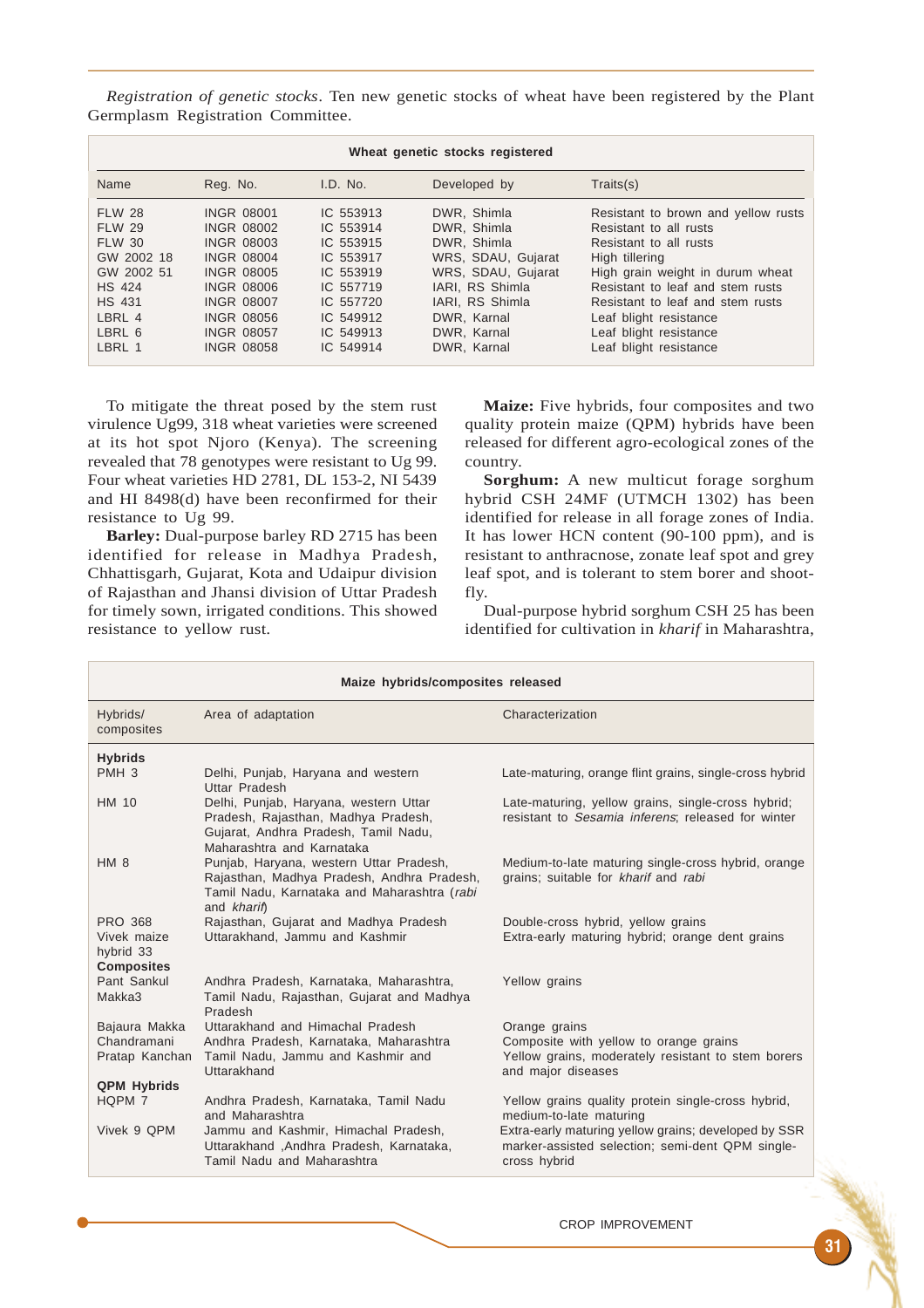Andhra Pradesh, Karnataka, Madhya Pradesh and Gujarat. It is tolerant to grain mold.

**Pearl millet**: Four hybrids MH 1340,MH1385, MH1351 and MH1352 and an open-pollinated variety MP 443 have been identified for release.

**Small millets:** Proso millet TNAU 151 and barnyard millet VL Madira 207 have been identified for release in Tamil Nadu,Andhra Pradesh, Bihar, Karnataka, Uttarakhand and across the country, excepting Gujarat and Tamil Nadu.

**Forage crops:** *Oat JHO 991 (Bundel Jai 991)***.** Its seed-to-seed maturity period is 150-155 days and seed-to-flowering is 120-125 days. It is moderate to highly resistant to leaf blight and moderately resistant to nematodes, and resistant to highly resistant to grasshoppers and aphids. It contains crude proteins 9.7%, acid digest fibres 46.7%, neutral digestible fibres 63.5% and its *invitro* dry matter digestibility is 57.4%. This variety has been released for cultivation in the hilly zone under single-cut system.

|                 |                           | Forage crop varieties identified and released                                                                                   |
|-----------------|---------------------------|---------------------------------------------------------------------------------------------------------------------------------|
| Forage<br>crops | Variety                   | Adaptation region/<br>Agro-ecology                                                                                              |
| Maize           | Chari EC 3135             | Pratap Makka North West Zone covering<br>Punjab, Haryana,<br>Rajasthan, western parts of<br>Uttar Pradesh<br>and<br>Uttarakhand |
| Cowpea          | <b>UPC 625</b>            | Cowpea-growing areas in<br>North West, Central and<br>North East Zones                                                          |
|                 | Pearl millet BAIF bajra 1 | Pearl-millet growing areas<br>in North West and Central<br><b>Zones</b>                                                         |
|                 | JHPM 05 02                | All pearl-millet growing<br>areas except South Zone                                                                             |
|                 | NDFB <sub>2</sub>         | Pearl-millet growing areas<br>in North East Zone under<br>salt-affected soils                                                   |

**Underutilized crops:** Grain-amaranth RM 4 and GA 3 have been identified for release for



Grain-amaranth has been identified for release in rabi in Rajasthan, Orissa, Jharkhand and Gujarat

cultivation in *rabi* in Rajasthan, Orissa, Jharkhand and Gujarat.

Phytochemical characterization was done of promising genotypes identified in Grain-amaranth IC 35399, for protein content and lysine content (6.4 %), and in faba bean HB 502 for protein (26.30%), and HB 30 for low vicine-convicine content (0.82%).

**Groundnut:** Two varieties have been released and notified, and 3 have been recommended for release.

| <b>Groundnut varieties</b>    |                                                                            |                                                                                                                                                                    |  |  |
|-------------------------------|----------------------------------------------------------------------------|--------------------------------------------------------------------------------------------------------------------------------------------------------------------|--|--|
| Variety                       | State(s) area<br>of adaptation                                             | Special features                                                                                                                                                   |  |  |
| Released and notified         |                                                                            |                                                                                                                                                                    |  |  |
| Girnar 2                      | Uttar Pradesh.<br>(PBS 24030) Punjab, northern<br>Rajasthan                | Virginia bunch type with<br>'stay green' leaves and<br>bold seeded. Tolerant to<br>rust, leaf spot, peanut<br>stem necrosis disease<br>(PSND) and sucking<br>pests |  |  |
| AK 265                        | Southern<br>Maharashtra,<br>Karnataka,<br>Andhra Pradesh.<br>Tamil Nadu    | Drought tolerant,<br>suitable for rainfed<br>areas, resistant to foliar<br>fungal diseases                                                                         |  |  |
| <b>Identified for release</b> |                                                                            |                                                                                                                                                                    |  |  |
| R 2001-2                      | Orissa,<br>Jharkhand, West<br>eastern states                               | High yielding than JL 24<br>and tolerant to foliar<br>Bengal and north- diseases and sucking<br>pests                                                              |  |  |
| VG 9816                       | Tamil Nadu,<br>Andhra Pradesh,<br>Karnataka and<br>southern<br>Maharashtra | Tolerant to foliar dis-<br>eases and consistency<br>in yield performance                                                                                           |  |  |
| ICR <sub>48</sub>             | Rajasthan and<br>Gujarat                                                   | Identified for terminal<br>drought areas                                                                                                                           |  |  |

**Rapeseed-mustard:** Two hybrids of Indian mustard NRCHB 506 and DMH 1 have been



NRCHB 506 Indian mustard hybrid

DARE/ICAR ANNUAL REPORT 2008–2009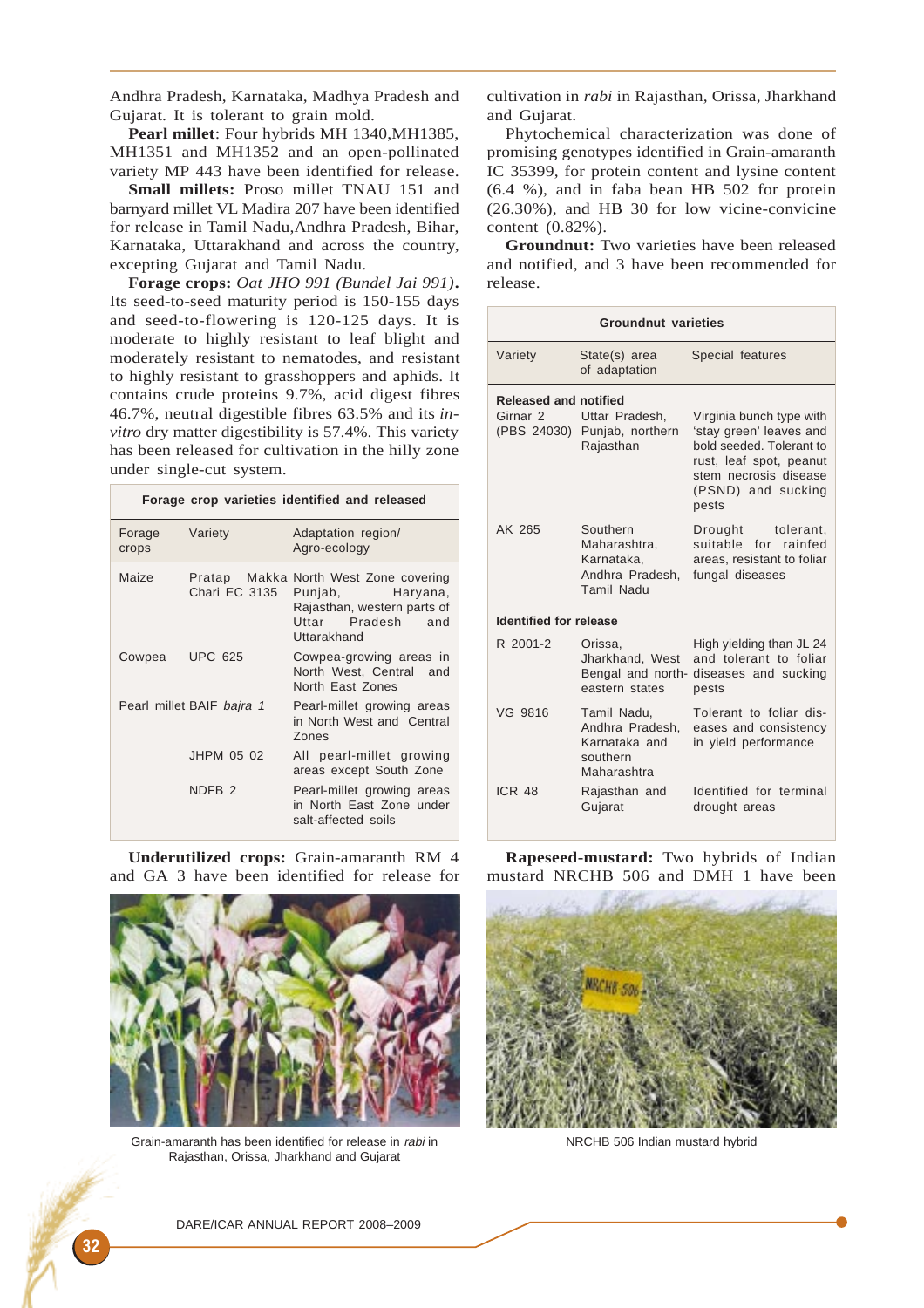

NRCYS 05-02 yellow sarson variety

identified for release. Similarly, 7 varieties of rapeseed-mustard have been identified for release for various agro-ecologies of the country. These are ONK 1 (Gobhi sarson), NRCYS 05-02 and YSH 0401 (Yellow sarson), RB 50, RGN 145, NRCHB 101 and LESI 27.

**Soybean:** Three improved varieties, VLS 59, VLS 63 for Northern Hill Zone and JS 97-52 for Central Zone have been identified for release.

**Safflower:** NARI 38 and AKS 207 with wilt resistance and yield advantage have been released and notified for the safflower-growing areas of the country and Vidarbha region of Maharashtra. And SSF 658 superior to NARI 6 and JSI 7 in yield

with resistance to wilt has been identified for all safflower-growing areas.

**Sunflower:** DRSF 113 has been released and notified. It is suitable for *kharif* and *rabi,* and TAS 82 sunflower has been is recommended for notified for Maharashtra





Castor 48-1 is resistant to wilt, capsule borer, and is tolerant to jassids

Karnataka, Tamil Nadu, Andhra Pradesh and Maharashtra; and TAS 82 for Maharashtra and CO (SFV) 5 for Tamil Nadu have been notified.

**Castor:** 48-1, exhibiting distinct superiority over the checks in seed (15-30%) and oil yields (19.9- 50.2%), has been released for castor-growing areas. It is resistant to wilt and capsule borer, and is tolerant to jassid.

**Sesame:** Two varieties of sesame RT 346 and SWB 32-10-1 have been identified for release and notification. RT 346 having 20% superiority over the check with higher oil percentage has been identified for Rajasthan, Haryana, Gujarat and parts of Maharashtra and Uttar Pradesh. SWB 32-10-1 having 15% yield superiority has been identified for summer in coastal ecosystem of Andhra Pradesh, Karnataka and Orissa.

**Niger:** BNS 10 has been recommended for release in niger-growing areas, and KBN1 has been released for Karnataka.

**Pulses:** Five varieties have been identified in pulse crops.

| Pulse varieties identified |                     |                                           |                                                                                                                                                                                     |  |
|----------------------------|---------------------|-------------------------------------------|-------------------------------------------------------------------------------------------------------------------------------------------------------------------------------------|--|
| Crop                       | Variety             | Special features                          | Area of adoption                                                                                                                                                                    |  |
| Chickpea<br>(Kabuli)       | <b>IPCK 2002-29</b> | Extra large seeds $(33.8 g/100$<br>seeds) | Madhya Pradesh, Bundelkhand region of<br>Uttar Pradesh, southern Rajasthan, Maharashtra,<br>Chhattisgarh, Gujarat                                                                   |  |
| Pigeonpea                  | <b>TJT 501</b>      | Tolerant to pod borer and pod<br>fly      | Madhya Pradesh, Bundelkhand region of Uttar<br>Pradesh, southern Rajasthan, Maharashtra,<br>Chhattisgarh, Gujarat                                                                   |  |
|                            | GTH <sub>1</sub>    | Resistant to SMD and wilt                 | First CMS-based hybrid notified for Gujarat and<br>identified for Madhya Pradesh, Bundelkhand region<br>of Uttar Pradesh, southern Rajasthan, Maharashtra,<br>Chhattisgarh, Gujarat |  |
| Mungbean                   | KM 2241             | Resistant to MYMV                         | Jammu and Kashmir, Himachal Pradesh,<br>Uttarakhand                                                                                                                                 |  |
| Urdbean                    | <b>IPU 02-43</b>    | Resistant to MYMV and<br>powdery mildew   | Andhra Pradesh, Karnataka, Tamil Nadu, Orissa                                                                                                                                       |  |
|                            | <b>NDU 5-7</b>      | Resistant to MYMV                         | Punjab, Haryana, western Uttar Pradesh, north<br>Rajasthan                                                                                                                          |  |
|                            | Vallabh Urd 1       | Resistant to MYMV                         | Punjab, Haryana, western Uttar Pradesh, north<br>Rajasthan                                                                                                                          |  |
| Lentil                     | <b>WBL 77</b>       | Resistant to rust, small seeds            | Eastern Uttar Pradesh, Bihar, Jharkhand, West<br>Bengal, Assam                                                                                                                      |  |

#### CROP IMPROVEMENT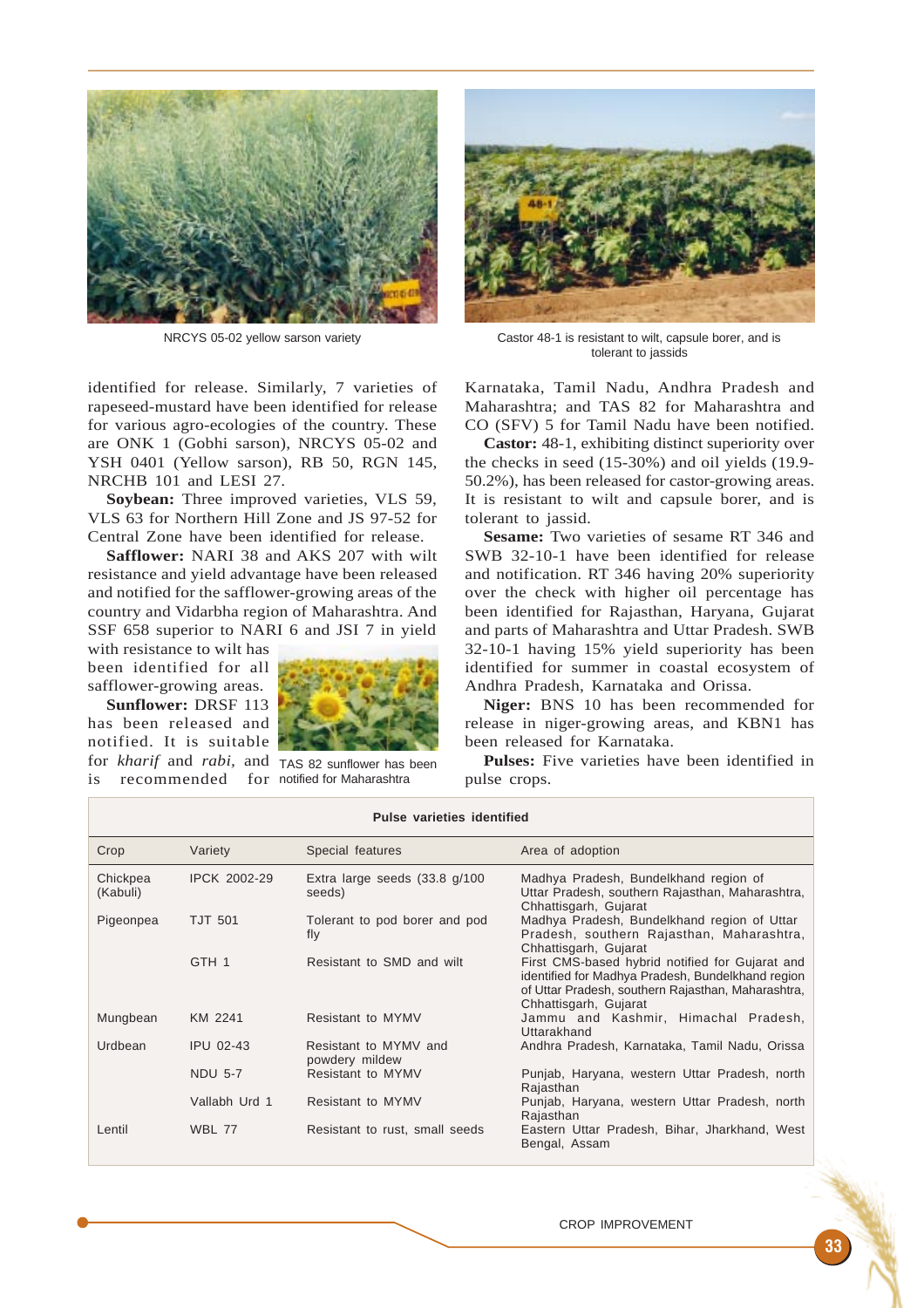**Arid legumes:** Guar VLG 15 and HG 2-20 have been identified for release and notification. VLG 15 having advantage of higher grain yield and tolerance to diseases has been identified for Northern and Central Zones. HG 2-20 identified for Northern Zone is moderately resistant to foliar diseases with 31.14% gum content.

**Sugarcane:** Among red-fleshed clones, NG 77 75 recorded appreciably higher antioxidants than the other tested clones.



CoLk 94184 (Birendra) has been recommended for commercial cultivation. It withstands moisture stress and waterlogging in eastern Uttar Pradesh and Bihar

Two new improved sugarcane varieties, resistant to red rot and smut and tolerant to drought and salinity Co 2001-13 and Co 2001-15 were identified for cultivation in Peninsular Zone. They showed significant improvement over standard varieties.

A high sugar-yielding cane variety CoLk 94184 (Birendra) has been recommended for commercial cultivation. This is early maturing and withstands moisture stress and waterlogged conditions in eastern Uttar Pradesh and Bihar.

**Jute:** JRO 2003 H (IRA) has been recommended for entire *tossa* jute-growing belt of the country for cultivation during mid-March to last week of April. Its yield was 10-15% higher than JRO 524 and JRO 8432, i.e. the check varieties. The variety showed better resistance to biotic stress and also had less body defects and root content as compared to national checks.

JRO 204 (Suren) has been notified for the entire jute-growing tracts of India. It is a high-yielding *tossa* jute variety, showing better fibre quality. As the variety is highly resistant to premature flowering, it can be sown from the first week of March, and can be easily accommodated in multiple cropping systems in Assam, Bihar, Orissa and West Bengal. It is least affected by major pests and diseases as compared to widely cultivated *tossa* jute varieties. It produced finer quality fibres (2.3-2.4 tex), which were 21% and 15% finer

## Tobacco as oilseed crop

Oil content in seed was estimated in 108 tobacco germplasm accessions of various tobacco types. Among the 43 germplasm accessions of exotic air-cured type, the seed oil content varied between 33.06 (EAC 145) and 44.94% (EAC 101). Among the Burley tobacco accessions, the seed oil content varied from 23.09 (BGP 33) to 45.61% (BGP 35). The peroxide value increased from 8.24 to 84.24 me peroxide/kg within 90 days from the date of extraction; in sunflower oil, it varied from 6.24 to 50.12 me peroxide/kg within 90 days.

than JRO 524 and JRO 8432. The fibre of JRO 204 is free from body defects and root content.

AAU OJ-I (Tarun) has been notified for the entire jute-growing tracts in India. The variety fibre yield surpassed national check JRO 524 by 7% at the all-India level. It showed better biotic stress resistance.

*C. capsularis* entries C 517 and C 532 and one of mesta JMB 2004D have been recommended for release at the national level.

**Tobacco:** Sangami variety was released for cultivation in Bhavani, Anthijur and Kurichi areas of Erode district and Edapady area of Salem district of Tamil Nadu. This is a narrow-leaf country cheroot tobacco variety. It showed an increase of 22.4% in average cured leaf yield over the ruling variety I-737, coupled with good smoking quality. The variety showed less susceptibility to tobacco mosaic virus, black shank and leaf curl.Torsa, new motihari tobacco variety, has been approved for release. It recorded significantly higher cured leaf yield.

# Horticulture

**Mango:**A new mango hybrid, Arunika, was released. A cross between Amrapali and Vanraj, it has regular bearing and good fruit qualities. Twelve STMS primers, modified with fluorochromes for high resolution genomic analysis were utilized for molecular characterization of 150 cultivars of mango. In general, fluorescentbased analysis revealed single main peak in homozygotes and two different size allelic peaks in heterozygotes. Polymorphic information content (PIC) values ranged from 0.630 to 0.855. A total of 149 alleles were amplified. The number of alleles detected per locus ranged from 7 to 21. Four set of primer pairs were found sufficient to identify the accessions. In mango, Hybrid 311 (Alphonso x Neelum) having good yield and quality and freeness from spongy tissue were found promising at RFRS, Vengurle. At IARI, New Delhi, five hybrids, viz. H 1-1 (Amrapali  $\times$  Lal Sundari), H 1-6 (Amrapali  $\times$  Sensation) and H 2-6 (Amrapali  $\times$  Sensation), H 4-12 (Dashehari  $\times$  Sensation) and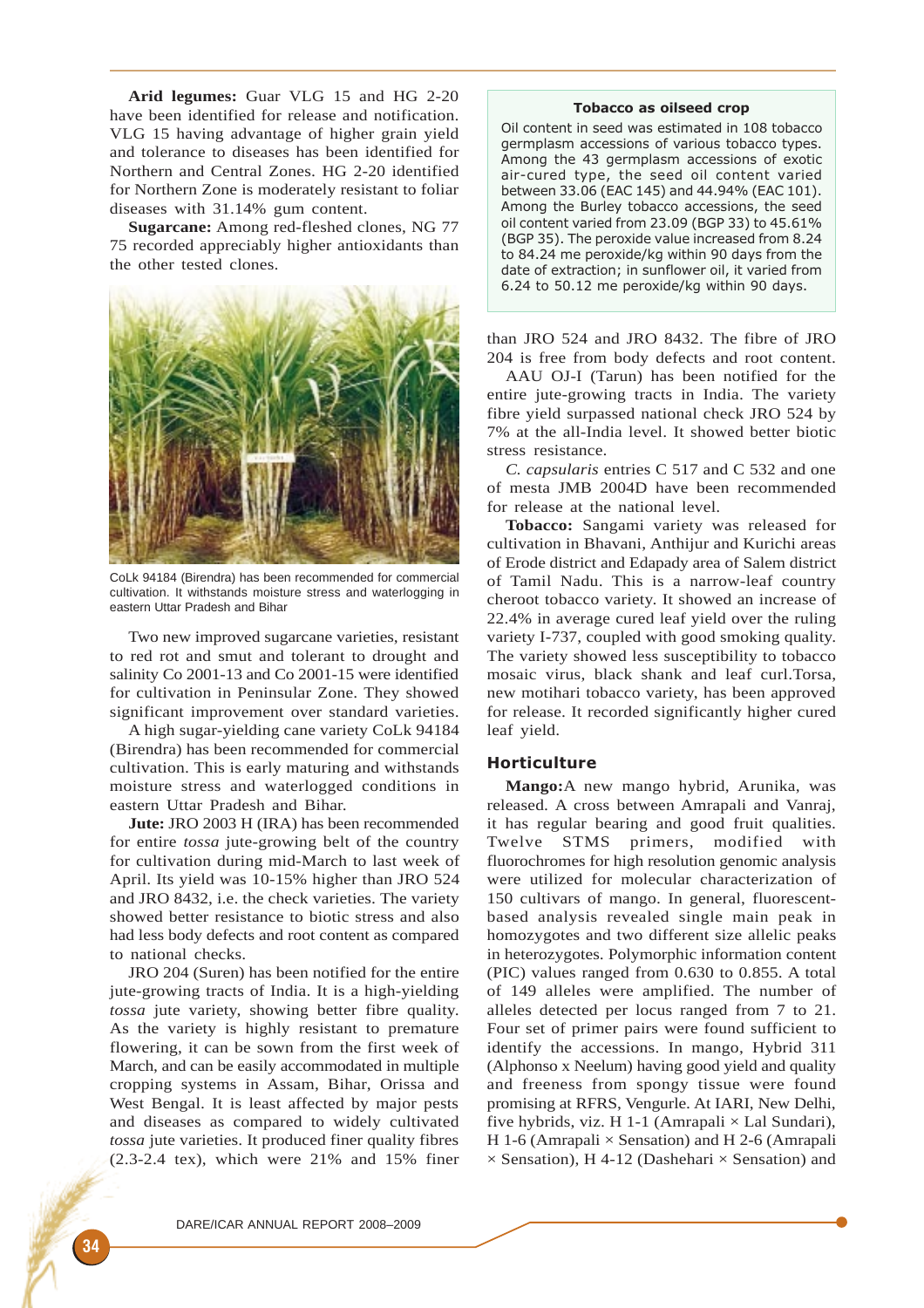H 8-11 (Amrapali  $\times$  Sensation) were found promising.

**Grape:** In grape, two hybrid seedlings of Thompson Seedless  $\times$  Sevye Villard showed tolerance to powdery mildew (12/6 and 15/2), anthracnose (10/4 and 11/3) and rust (7/5, 11/4 and 15/3). A mother block of quality planting material comprising 12 table/raisin varieties, 6 wine varieties and 9 rootstocks was established. About 150 varieties including 28 wine/juice and 25 crosses were evaluated for their various desirable attributes. The  $F_1$  hybrids, Flame Seedless  $\times$  Sevye Villard and Thompson Seedless × Sevye Villard were maintained in the greenhouse and some progenies were transferred to the field. *In-vitro* screening of these available hybrids was also done against *Plasmopara viticola*. DNA from 41 hybrids was analysed with 32 microsatellite primers.

**Sapota:** In sapota, plant spacing of  $8 \text{ m} \times 4 \text{ m}$ (312 trees/ha) registered highest yield/ha (24.96 tonnes/ha) while number of fruits (1,650) and yield of fruits/tree (95.00 kg) were more in 8 m  $\times$  8 m spacing in PKM 1 sapota at Periyakulam.

**Citrus:** Seven citrus genotype (NRCC Pummelo 1, NRCC Pummelo 2, NRCC Pummelo 3, NRCC Pummelo 4, NRCC Pummelo 5, NRCC Pummlo Galgal 1 and NRCC sweet lime 1) were promising. About 61,200 disease-free plants of Nagpur mandarin, Mosambi, acid lime and rootstocks were sold to different government departments and farmers. And 46,000 certified elite STG derived disease-free planting stock were released to citrus growers of Maharashtra, Andhra Pradesh and Madhya Pradesh.

**Banana:** Fourteen accessions of banana were collected, which include 3 wild accessions and 11 landraces. A high-yielding Cheeni Champa clone with better fruit quality was collected. Cryobanking of Musa germplasm was initiated with the transfer of 210 accessions as *in-vitro* to NBPGR, New Delhi.

**Sweet orange:** At Rahuri, Sweet orange selection 4 was released as Phule Mosambi and acid lime line, RHR-L 124, as Phule Sharbati. The rootstock Rough lemon 14-19-13 recorded highest yield, whereas Rough lemon Nematanga Assam and Rangpur lime Brazilian showed seedling resistance to root rot.

**Cashew:** In cashew, five collections having compact canopy and bunch bearing were collected from Ansurli which had bold nut character  $(> 8.0$ g). The hybrids, H 66, H 68 and H 43, yielded 5.4, 4.9 and 5.4 kg/tree in fourth harvesting with a cumulative nut yield of 19.9, 18.8 and 19.5 kg/ tree respectively. Hybrids, H 125 and H 126, of cross combination NRCC Sel  $2 \times$  Bhedasi gave a yield of 5.6 and 5.0 kg/tree in the fourth harvesting and a cumulative yield of 19.5 and

17.8 kg/tree respectively. The cumulative yield of 14 years was higher in cashew JGM 34/7 (276.64 kg/tree), followed by JGM  $70/2$  (211.56 kg/tree). and JGM 48/1 (174.72 kg/tree).

**Acid lime:** In acid lime, intermediate hybrids of the cross Kagzi lime  $\times$  Nepali round and Kagzi lime  $\times$  Nepali oblong were found resistant to citrus bacterial canker. The hybrids had lemon like character.

**Apricot:** Ten promising apricot genotypes were evaluated under medium-density accommodating 400 trees/ha. Four varieties were found promising under Kashmir conditions. CITH selection KS 1 (8.0 tonnes/ha) gave the maximum yield followed by Harcot, AS 1 and AS 2. The TSS of these elite varieties ranged from 13.87 to 15.98° Brix, indicating their suitability for table purpose.



KS-1, a promising apricot

**Underutilized fruits:** In ber, phylogenetic relationships revealed that the pooled chromatogram of eight cultivars possessed a total of 28 flavonoid spots. Spot No. 3 and 12 were encountered only in single taxon and hence, they proved to be marker spots for respective cultivars. In pomegranate, number of spots varied from 12 to 17 in different genotypes, maximum in cv. Mridula and minimum in cvs. Kabul and Jalore Seedless. Regeneration protocol for genetic transformation of pomegranate Bhagwa with nodal blight resistant gene was standardized. In pomegranate, seeds of Bhagwa and Ganesh were irradiated with 0-30 kR gamma rays and sown in polythene bags. Branching was more at lower doses of gamma irradiation (0-6 kR) and there was decreasing trend in branching habit with increase in irradiation doses beyond 6kR in Ganesh. In contrary, higher doses (beyond 6kR) of gamma irradiation increased branching in seedlings of Bhagwa. The plant height in Ganesh and Bhagwa was not influenced by irradiation treatments at 0- 9 kR and 0-18kR respectively. But higher doses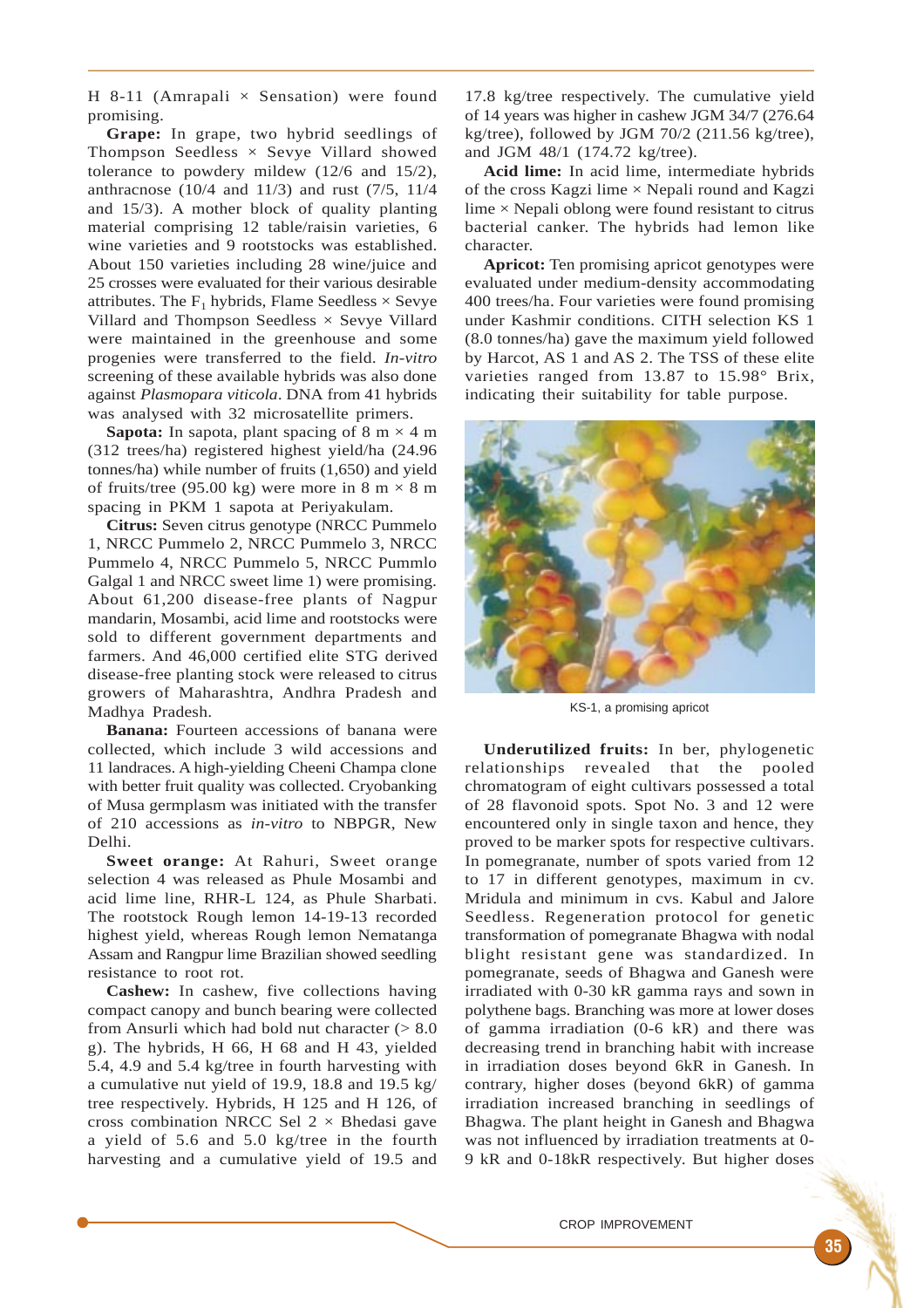of gamma irradiation induced dwarfing effects at 27 and 30 kR in Ganesh and Bhagwa. Wedge grafting on 30th January was found optimum for grafting. Pomegranate, viz. Dholka, Bedana and Kandhari, planted under  $2.5 \text{ m} \times 2.5 \text{ m}$  spacing were found promising under Karewa conditions of Kashmir. The maximum yield was recorded in Dholka (11.52 tonnes/ha) followed by Bedana and Kandhari. The number of spots in date palm varied from 6 to 9 in different genotypes. In date palm Halawy, axilary bud formation in shoot tip was achieved. Direct morphogenesis of shoot and root formation was achieved in lasoda *(Cordia myxa),* mulbery *(Morus alba)* and citrus *(Citrus aurantifolia).*

**Vegetable crops:** A total of 10 varieties / hybrids including six open-pollinated varieties and 4 hybrids were identified for release. They are Pusa Santushti (bottle gourd), IIVR MC 12 and DC 76 (cauliflower), VR 5 and Swarna Harita (cowpea), GMM 3 (muskmelon), JNDOH 02-22 (okra), HATH 5 and ARTH 734 (tomato) and Vivek bitter gourd. Two promising gourd varieties, CHTG 2 (teasel gourd) and CHSG 28 (spine gourd), were selected at Central Horticultural Experiment Station for yield and quality. Kashi Agahani, a mid-late maturity group (December-January) cauliflower was developed.

In muskmelon *(Cucumis melo),* line AHMM 17, AHMM 26, AHM 32, AHM 46 and CIAH Selection 1, showed potential for better fruit quality and yield attributes under high temperature conditions, while in bottle gourd, line AHLS 11 and AHLS 24 exhibited better fruit quality and high yield potential. In varietal trial, advanced lines of Indian bean (AHDB 16) exhibited superiority for earliness under high temperature conditions. In Luffa gourds, purified genetic material of AHSG 4 was found to be superior for uniform harvesting and early marketing.

**Mushroom:** Out of 7 strains/SSI of paddy straw mushroom evaluated, OE 274, BBH and BBH 5 and SSI-OE 55-0% gave more than 25% mushroom yield in first flush. However, in overall yield OE 274 and BBH outyielded other strains/SSI. Button mushroom strains CM 3, CM 7 and CM 9 gave higher yield. Out of 53 hybrid strains of *Pleurotus sajor-caju* developed for fructification, mycelial growth in 33 strains was observed. Three strains gave significantly higher yield on wheat straw. Of the six strains of *Agaricus bisporus* evaluated, CM 13 and CM 16 gave higher yield. In paddy straw mushroom *(Volvariella volvacea),* strains Vv 09, Vv 11 and Vv 12 gave higher yield and milky mushroom *(Calocybe indica)* strain C 1-6 gave higher yield. The hybrids, PSc 1 of *Pleurotus sajorcaju* and PF 01 of *P. florida* gave higher mushroom yield than their parents and other hybrid strains.

**Potato:** A new potato variety Kufri Sadabahar was released for cultivation in Uttar Pradesh. It gives an average yield of 35 tonnes/ha and has dry-matter content of 19-20%. Late blight resistant variety Kufri Girdhari , was released for hills. Hybrid, J. 93-86, an early bulking potato line for fitting in rice-wheat system was also identified. This hybrid is likely to be a good replacement of Kufri Ashoka and Kufri Chandramukhi for cultivation in the plains specifically for Haryana, Punjab, Rajasthan, Uttar Pradesh, Gujarat, Bihar, Madhya Pradesh and West Bengal.

## Advance hybrid for French fry developed

An advanced hybrid, MP/98-71, suitable for making French Fries was developed for cultivation in the Indo Gangetic plains. Promising hybrids of Kufri Bahar/Kufri Jyoti x RB-transgenic Katahdin were identified. Similarly, putative transgenic lines of Kufri Jyoti and Kufri Chipsona 1 with reduced cold-induced sweetening developed.



MP/98-71: a potato hybrid for French fry

**Coconut:** Three coconut varieties, viz. Kalpa Dhenu, Kalpa Mitra and Kalpa Pratibha, were released for commercial cultivation. A new coconut variety, Kalparaksha was recommended for release as a high-yielding and resistant (field resistance) to root (wilt) disease. Three coconut ecotypes, viz. Bedakam type in Kasaragod district, Anjarakandy type from Kannur district and Kuttiadi type from Kozhikode district, were identified for *in-situ* characterization. Putative *in-situ* droughttolerant coconut palms were identified in Sivaganga district of Tamil Nadu. Coconut, Kalyani Coconut 1, was released for West Bengal. Coconut IND 003 S is a high-yielding coconut variety (12,813 nuts/ha/annum) with sweet taste of nut water (sugar content 6.40 g/100 ml) with a very high quantity of nut water (446 ml) and high potassium content (2035 ppm). It was released for Andhra Pradesh, Tamil Nadu and Maharashtra. It was named as Gauthami Ganga. Coconut hybrid, Konkan Bhatye Coconut Hybrid 1, was released for the Konkan coastal region. Varieties Kalpa Dhenu, Kera Keralam, Kera Bastar, Kalpa Prathiba, Kalpa Mitra, and hybrid Kahikuchi of Coconut Hybrid 1, were released.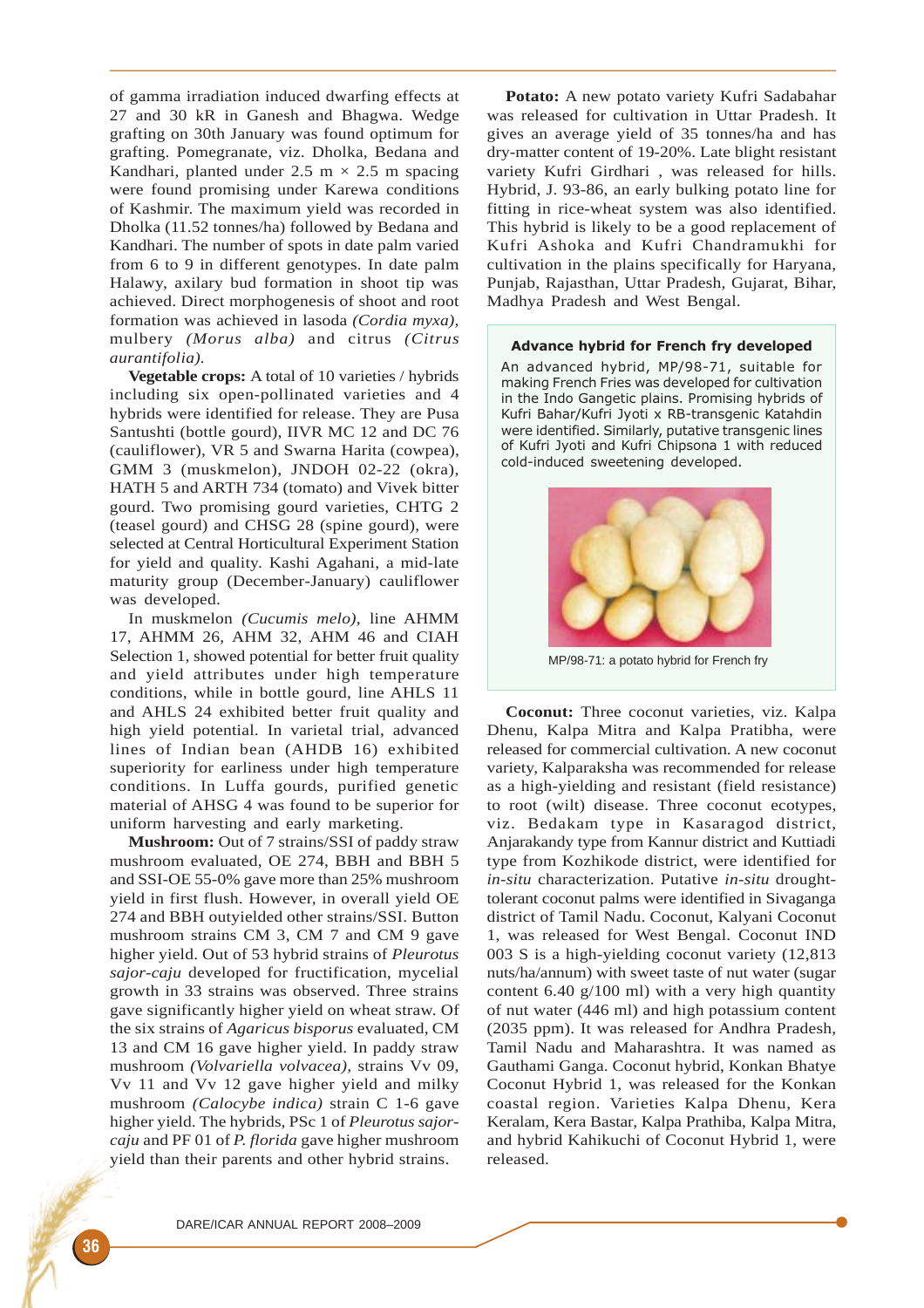**Oil palm:** Eleven oil palm hybrids, 4 from ASD Costa Rica, 4 from Palode, India, 2 from Ivory coast and 1 from Papua New Guinea were evaluated. In Dura mother palms, maximum germination (97.6%) occurred when fruit reached Stage 4 (165/days after anthesis-DAA) where least moisture content was recorded. At Stage 5 (180 DAA), decline in germination (94%) was noticed. High dry-matter accumulation and low moisture content were recorded in both the stages. Seedlings obtained from Stage 4 showed superior quality. Oil formation initiated (6.62%) at Stage 1 (75 DAA) and highest content (74.93%) was recorded at Stage 5. The virescense palms showed early maturity and germination than normal nigrescense palms.

**Black pepper:** In black pepper, Cul 5489 showed highest spike length (13.34 cm) followed by Cul 5308 and Panniyur 1. At Panniyur, maximum yield/vine was recorded in Cul. 5489 (1.847 green berry kg/vine) and was on par with Karimunda OP, Cul.5308, Panniyur 1, Karimunda and Coll. 1041. Hybrid P  $6 \times P$  5 was promising with a fresh yield of 3.54 kg/vine.

**Ginger:** In ginger, there was maximum yield in V1E 4 -5 (29.21 tonnes/ha), followed by V2E 5-2 (28.29 tonnes/ha) with 32.29 and 28.12% higher yield over the control Suprabha. The genotypes, viz. SG 27/04, SG 45/04, SG 896 707, SG 827, SG 716, SG 682 and 51/04, were identified as high-yielding and high-quality lines.

**Coriander:** Coriander entries, DH 220 and DH 233, were identified as high-yielding in IET at Hisar. The CVT trials at Coimbatore identified LCC 170 and UD 206 as high-yielding with a yield potential of 928.33 and 923.33 kg/ha respectively. Three entries, COR 5 (1913 kg/ha), COR 4 (1825 kg/ha) and COR 2 (1670 kg/ha) were identified as high yielders from Hisar. LCC 244 (18.9 tonnes/ha), LCC 233 (18.5 tonnes/ha) and LCC 234 (18.0 tonnes/ha) were identified as good leafy types at Coimbatore. COR 4, COR 10, COR 11, COR 12, COR 13, COR 14 and COR 15 were identified as early-maturing types at Dholi. At Kumarganj, COR 9 (1.99 tonnes/ha) and COR 8 (1.94 tonnes/ha) were identified as high-yielding.

**Cumin:** Of the 10 entries in IET tested against wilt, blight and powdery mildew, UC 331 and UC 225 were found resistant to wilt, blight and powdery mildew at Jobner.

**Fennel:** Fennel, HF 131 and HF 143, from Hisar and NS 63, NS 46, RF 125 and RF 101 from Jobner were identified as promising. The maximum volatile oil (2.47%) was found in FNL 17, followed by FNL 15, FNL 20 and FNL 14. The FNL 15 ranked first in volatile oil yield (41.36 litres/ha), followed by FNL 16 (40.04 litres/ha),

RF 125 check (34.36 litres/ha), FNL 17 (32.93 litres/ha) and FNL 14 (28.52 litres/ha).

**Fenugreek:** In fenugreek, JF 270 recorded higher yield (573 kg/ha) which was at par with Rmt 303 (543.33 kg/ha) from Coimbatore. FGK 14 was identified promising from Dholi centre with a yield of 2.18 tonnes/ha. HM 348 and HM 355 were identified as promising at Hisar.

**Flowers:** Two carnation interspecific hybrids, IIHRIS 1 and IIHRIS 2, were found potential for commercial exploitation. Crossandra, F<sub>1</sub> Hybrid IIHR 2004-9, was characterized by large-sized flowers, novel orange colour. In gladiolus, two hybrids each from the IARI, New Delhi and MPKV, Pune; 6 new varieties in chrysanthemum from PAU, Ludhiana, are under multilocational testing. Two promising gerbera hybrids IIHR 99-1 and IIHR 99-2, were identified for open cultivation. They were tolerant to thrips and leaf spot with double flowers having deep orange and yellow florelts.

In orchids, random amplified polymorphic DNA (RAPD) markers were used to study the genetic diversity of 10 cymbidium species. Newlydeveloped hybrids NRCO 42 *(Dendrobium whitae*  $\times$  *Dendrobium pompadour*) and  $H \times B$  (Cymbidium cross) were good for flowering and other floral traits.

**Betelvine:** Flowering was observed for the first time in 11 female and 9 male accessions. A total of 141 different cross-combinations were carried out using 1,713 catkins involving 25 female and 21 male clones. A total of 480 fruits were harvested from 83 crosses. The germination varied from 2.2 to 67.2% among the crosses. Maximum number of hybrid seedlings was raised in the cross SGM1/ Vasani Kapoori (169) followed by SGM1/ Tellaku Ponnuru (140). Wide variability was observed for many morphological traits like plant vigour, leaf size, leaf shape, leaf colour, petiole length, internodal length and stem pigmentation.

**Cassava:** In cassava, Hybrid 6-6 was superior with a mean tuber yield of 40.5 tonnes/ha and 31.0% extractable starch. The 164 SSR markertested cassava mosaic resistant clones were evaluated for four years. Flour clones, CR 43-11, CR 43-7, CR 54A-3 and CR 59-8 had high yield (>40 tonnes/ha) coupled with resistance to CMD.

**Taro:** In taro, out of 1,820 first clonal hybrids evaluated, 12 were symptom-free and being evaluated along with Mukhtakeshi. The hybrid seeds were also generated incorporating TLB-free wild taro as one of the parents (seven crosses) to produce TLB resistant hybrids. Fifteen highyielding hybrids (17.0-22.5 tonnes/ha) were identified from the replicated trial and being evaluated to confirm the performance.

CROP IMPROVEMENT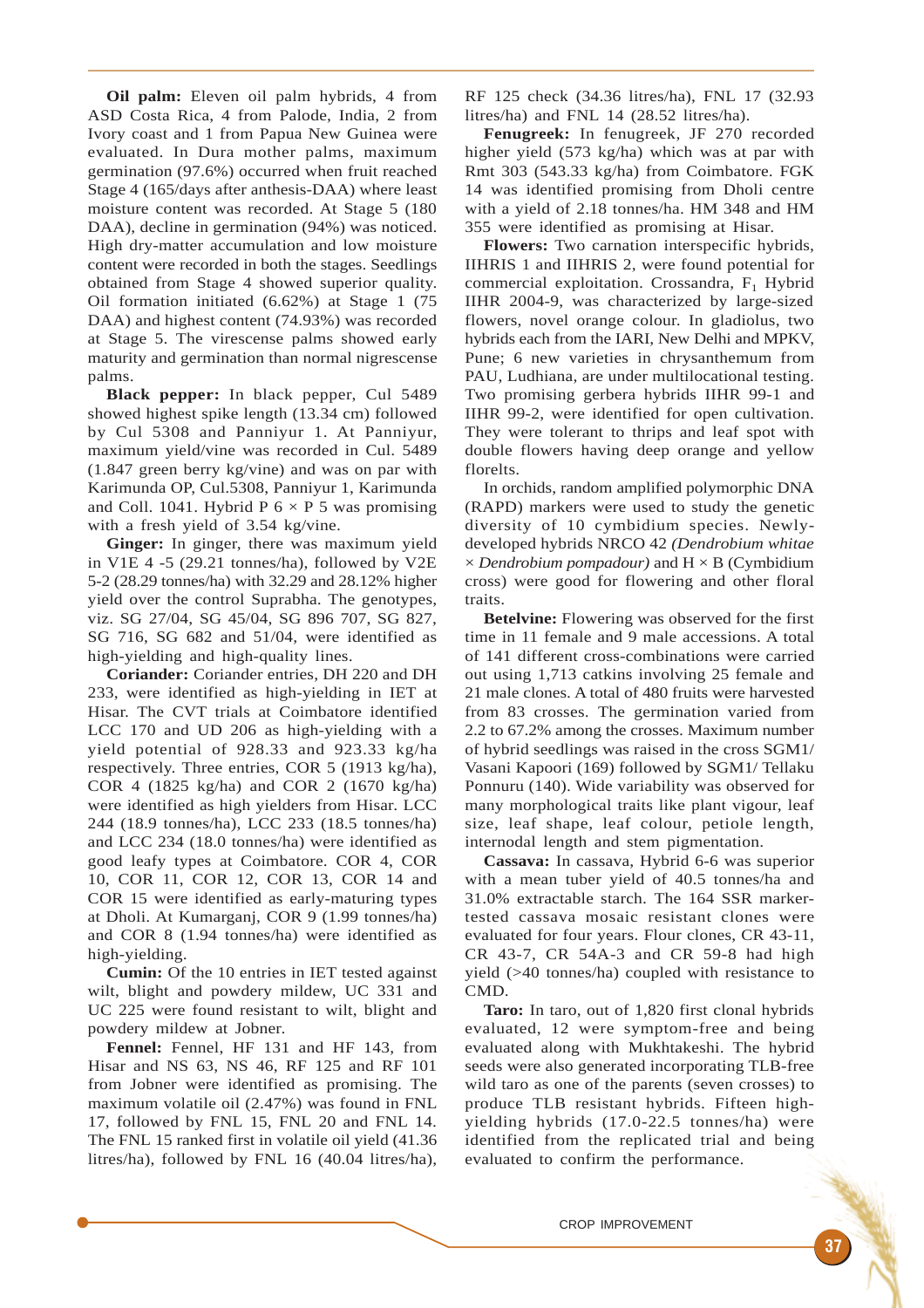| Region-wise recommended entries/varieties for<br>release |                         |                                                |                                 |  |
|----------------------------------------------------------|-------------------------|------------------------------------------------|---------------------------------|--|
| Crop                                                     | Entry                   | Region/state<br>for which it is<br>recommended | Average<br>yield<br>(tonnes/ha) |  |
| Cassava                                                  | IGT <sub>1</sub>        | Bihar                                          | 31.40                           |  |
|                                                          |                         | Chhattisgarh                                   | 34.50                           |  |
| Sweet                                                    | Kamalasundari           | West Bengal                                    | 29.00                           |  |
| potato                                                   | (rich in ß<br>carotene) | Orissa                                         | 20.00                           |  |
| Taro                                                     | <b>JCC 25KCS 2</b>      | Assam                                          | 18.10                           |  |
|                                                          |                         | Andhra<br>Pradesh                              | 28.90                           |  |
| Elephant-                                                | Sree                    | Assam                                          | 20.00                           |  |
| foot yam                                                 | Padma<br>Gajendra       | Bihar                                          | 30.70                           |  |
| <b>Bunda</b>                                             | NDB <sub>1</sub>        | Assam<br>Jharkhand                             | 18.50<br>11.30                  |  |
| Swamp<br>taro                                            | BCST <sub>5</sub>       | Assam                                          | 14.00                           |  |

**Elephant-foot yam:** In elephant-foot yam, 118 hybrids were evaluated. Of them, 52 were highyielding.

# **BIOTECHNOLOGY**

**Rice:** Two varieties released, Improved Pusa Basmati (IET 18990) and Improved Samba Mahsuri (IET 19046), are the first products of biotechnology. Both were developed through marker-assisted selection (MAS) for pyramiding three bacterial blight resistant genes in the background of the most popular aromatic variety Pusa Basmati and the popular and widely cultivated variety Samba Mahsuri.

**Sorghum:** Sorghum transgenics with *Cry1B* gene that can control stem borer were produced and tested with 10 artificially reared borer larvae till four generations. Transgenics from two

### Pyramiding additional bacterial blight resistance genes in basmati rice background

Background analysis revealed that Improved Pusa Basmati inherited most of the regions from Pusa Basmati 1, which are linked to Basmati quality traits. Possibility of linkage drag was also minimum in respect of chromosomes 8 and 11, carrying genes Xa 13 and Xa 21 for BB resistance respectively. Marker-based analysis suggested that this variety can be used as a combiner in Basmati hybrid-breeding programme. With the objective of adding more BB resistance genes in the Basmati background, a large segregating population was generated using Basmati 370 and IRBB 60, a non-Basmati rice line, carrying four genes Xa4, xa5, xa13 and Xa21. This population will now be screened for identification of suitable recombinants possessing all the 4 BB resistance genes and Basmati traits.

### Transgenic rice for blast resistance

From rice line Tetep blast resistance gene Pi-kh has been fine mapped and cloned. Blast susceptible line Taipei 309 (TP309) has already been genetically transformed with cloned rice blast resistance gene  $Pi - k^h$ . Further evaluation of the transgenic lines containing  $Pi-k^h$  genes with same isolate of Magnaporthe grisea in T2 generation was carried out.

independent events were very effective. *Bt* protein level in the leaves was as high as  $3 \Box g/g$  of leaf tissue (comparable to commercial *Bt* cotton).

Quantitative trait loci (QTL) resistant to target leaf spot, zonate leaf spot and *Dreschlera* leaf blight were located in sorghum (genomic) chromosome SBI-06. This genomic region is syntenic with regions on rice chromosome 4, and maize chromosome 2.



Reduced feeding and reduction in stem borer larval growth on sorghum transgenic plants in insect bioassay. (A) Control leaf fully damaged with stem-borer larvae; (B) Minor nibbling marks on transgenic leaves (arrows indicate the dead larvae on transgenic leaves); (C) Larvae survived in non-transgenic control; (D) Dead larvae in transgenic plants

HH 67 (new), which was bred using DNA markers for downy-mildew resistance, has significantly arrested spread of the disease in the country. Both the parents of three most popular hybrids RHB 121 in Rajasthan, GHB 538 in Gujarat, and HHB 117 in Haryana have been converted into downy-mildew resistant using markers, and are in the final stage of testing.

**Forage crops:** *Reproductive pathways in apomictic guinea-grass*. Three components of apomixis, apomeiosis (formation of unreduced embryo sac formation), parthenogenesis (fertilization-independent embryogenesis) and functional endosperm development, were found to be frequently recombining in the germplasm lines. Reconstruction of reproductive pathways yielded a total of 8 different pathways of seed development.

*Hybridization-supplemented apomixis components partitioning approach (HAPA) for ploidy manipulations.* Apomeiosis and parthenogenesis when partitioned (following recombination, expressivity or modifying effects) yielded high frequency of triploids and haploids. Utilizing this hybridization-supplemented apomixis-components partitioning approach (HAPA),the largest ploidy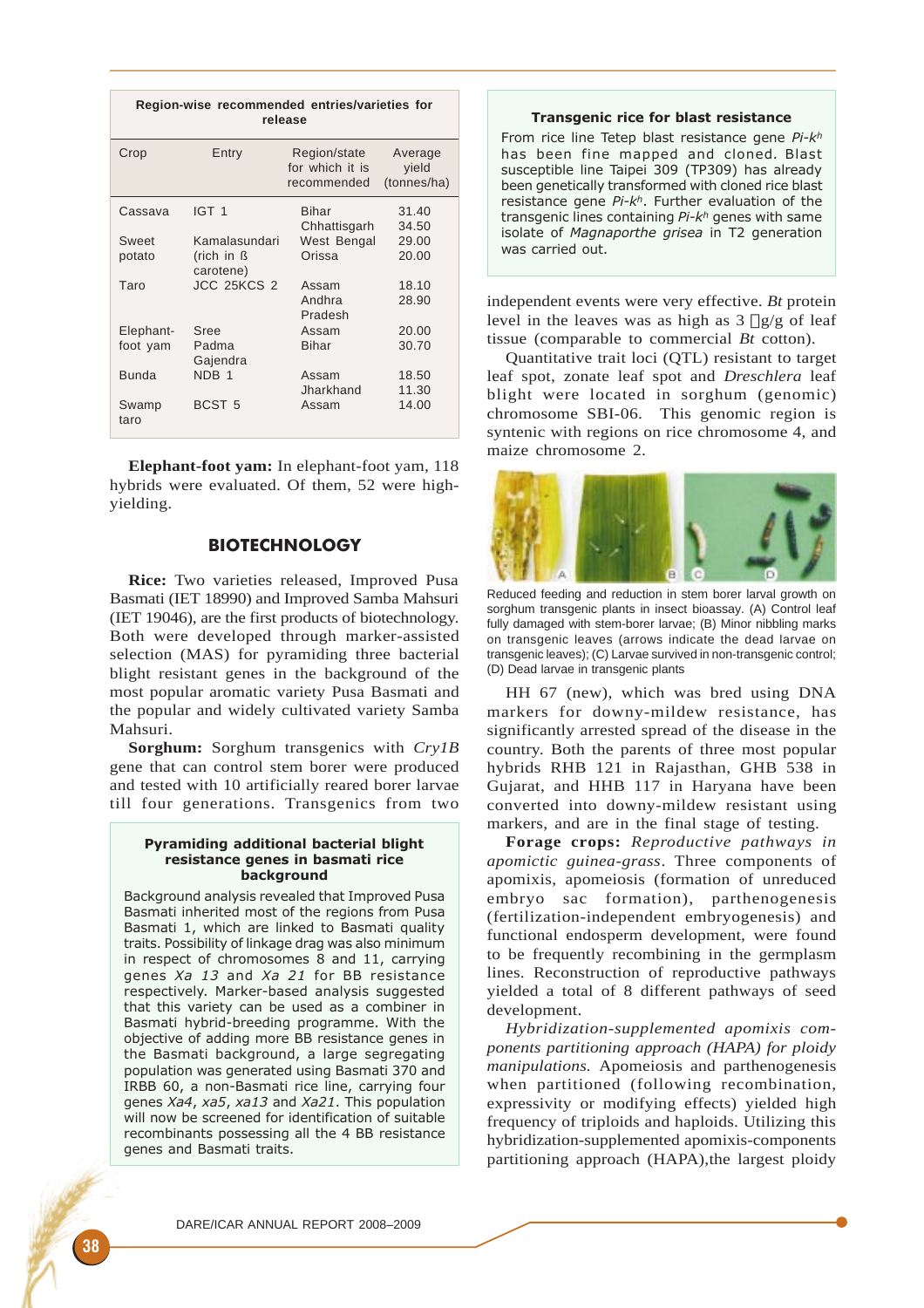series in a crop-plant from a single progenitor in guinea-grass was generated.

*Molecular markers.* A RAPD primer (10-mers, Operon Series) showed differential pattern in apomictic and sexual guinea-grass; yielding a band of about 300bp, exclusively represented in apomictic genotypes and absent in sexual forms. *Tissue-cultured lucerne.* Multiple shoot induction

from apical meristematic axis on MS medium supplemented with BAP and kinetin showed high frequency of plantlets regeneration in lucerne.



**Oilseeds:** *Castor.* Whole plant bioassays were done for 69 transgenic castor lines derived from 20 independent

Tissue-cultured lucerne

transformation events showing tolerance to *Spodoptera* and semilooper. Among the tested events, PCP202 AMT18 conferred maximum resistance to both the target pests. The transgenic castor plants PCP 202 AMT 1, 9, 11, 18, 37 with *Cry-1 EC* gene showed less than 20% defoliation due to semilooper and *Spodoptera*.

*Safflower.* Delta 6-desaturase gene isolated from borage was developed into a cassette, and the construct cloned into binary vector is being used for developing transgenic safflower plants with gamma linolenic acid in seed oil.

*Soybean.* Fifteen putative transgenics with replicase gene were developed. Genomic DNA was isolated from the leaves of these as well as the control plants. PCR analysis was carried out

## Male sterility induced in Arabidopsis thaliana

A novel mitochondrial gene was identified to be associated with the cytoplasmic male sterility in Brassica juncea alloplasmic lines. To test whether it is directly involved in causing male sterility, the coding sequences of this gene were translationally fused with a mitochondrial targeting signal and the fusion construct was cloned downstream to CaMV35 S promoter in a plant transformation vector. Transgenic Arabidopsis plants containing the gene were obtained following floral dip transformation and selection of T1 seeds on kanamycin-containing medium. Most of the transgenic plants showed varied degrees of pollen sterility, indicating that the gene is involved in causing cytoplasmic male sterility.



Transgenic Arabidopsis expressing male sterility

#### Pigeonpea genomics initiative

A total of 21 cDNA libraries have been prepared and about 9,776 ESTs sequenced. Pigeonpea varieties Asha, UPAS 1210 and a wild species Cajanus scaraboides were used for RNA isolation and cDNA synthesis. Out of the total ESTs produced, 776 sequences have been submitted to the NCBI GenBank and rest of them are under the process of submission. EST database was mined for presence of SSRs, and 28 SSR markers have been developed and are used for polymorphism survey between these two varieties for the creation of first reference genetic map of pigeonpea.

with replicase specific primers. Presence of an expected amplicon of 566 bp with DNA from putative transgenic plants confirmed the presence of replicase gene. No amplified product was observed in untransformed plants.

**Pulses:** In-vitro *regenerated fieldpea.* Medium containing MS+B5+4mg/litre BAP+0.6mg/litre NAA produced 16-18 shoots/embryonic axis across the genotypes and media containing MS+B5+2mg/ litre BAP+0.4mg/litre NAA produced 20 shoots/ cotyledonary node. In rooting medium, 1mg/litre IAA was found better across genotypes.

**Commercial crops:** *Sugarcane.* Transgenic sugarcane plants with *cry1Ab* gene were produced through particle bombardment as well as by *Agrobacterium*-mediated transformation. Southern analysis was carried out for selected plants, and *cry1Ab* gene integration was confirmed. *In-vitro* bioassay was carried out to study efficacy of different *Bt* toxins Cry1Aa, Cry1Ab and Cry1Ac on sugarcane shoot borer. High larval mortality was observed with Cry1Ab. Eight transgenics expressing Cry1Ab were screened against shoot borer. Plants showing dead hearts varied from 0 to 24 % in transgenics; 50 % of the plants in control showed dead hearts.

**Cotton:** First public sector transgenic *Bt* cotton variety Bikaneri Narma(BNBt) has been released for commercial cultivation to all cotton-growing areas in *kharif.* The advantage of this variety is that farmers can reuse the seeds year after year.

# SEED

**Breeder seed production:** Breeder seeds 9,950.5 tonnes of different field crops were produced; including centrally and state released varieties as per requirement (*see* table on p.40).

**Quality seed production:** The total quality seed production of field crops was 0.85 lakh tonnes. And production of saplings and tissue-cultured plantlets was 285.33 lakh, and seed production of horticultural and vegetable crops was 1,130.56 tonnes.

CROP IMPROVEMENT